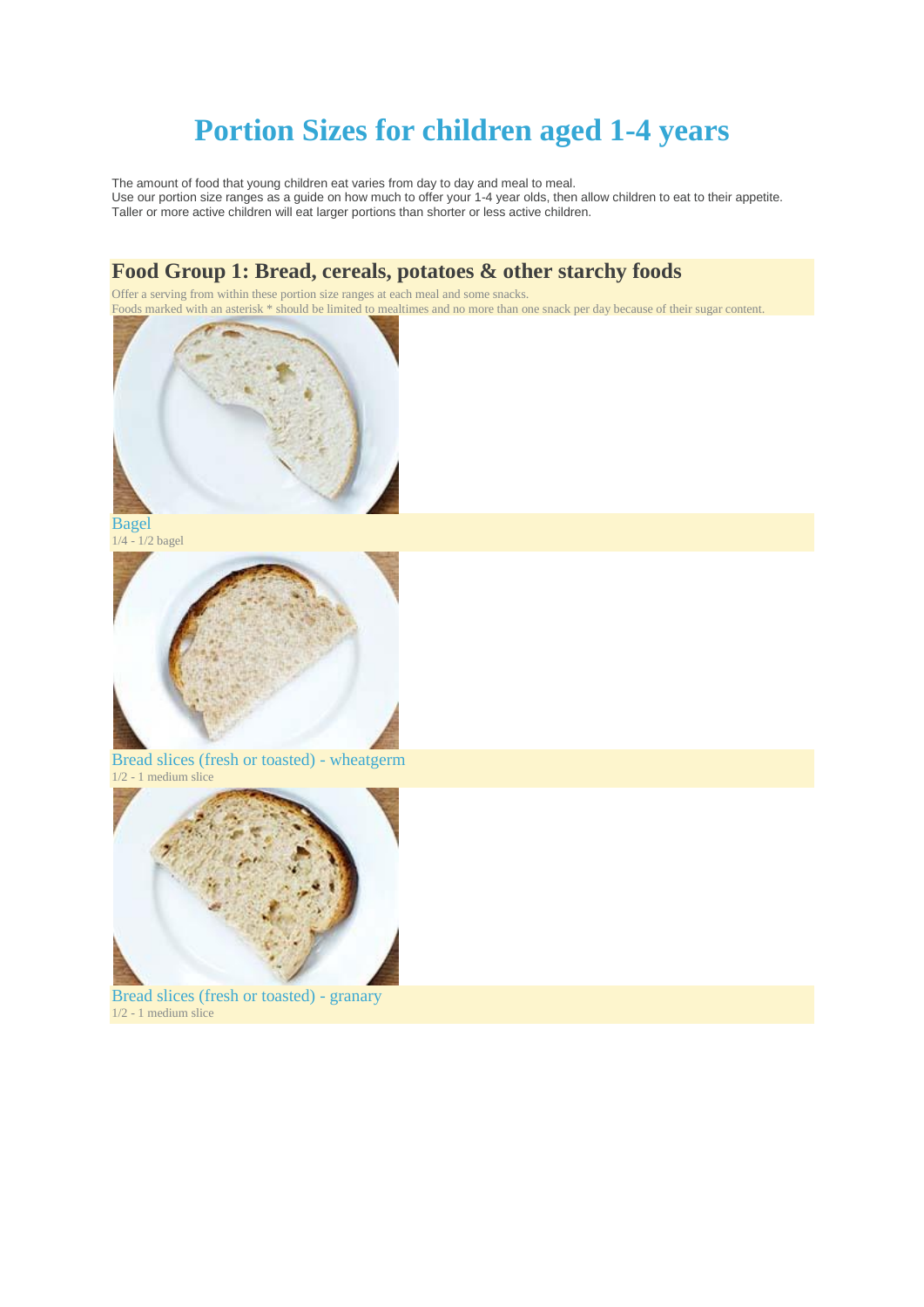

Bread slices (fresh or toasted) - white 1/2 - 1 medium slice



Maltloaf\* 1/2 - 1 slice



Naan bread 1/8 - 1/3 naan



Dry flaked cereal (e.g. Cornflakes)\* 3 - 6 heaped tablespoons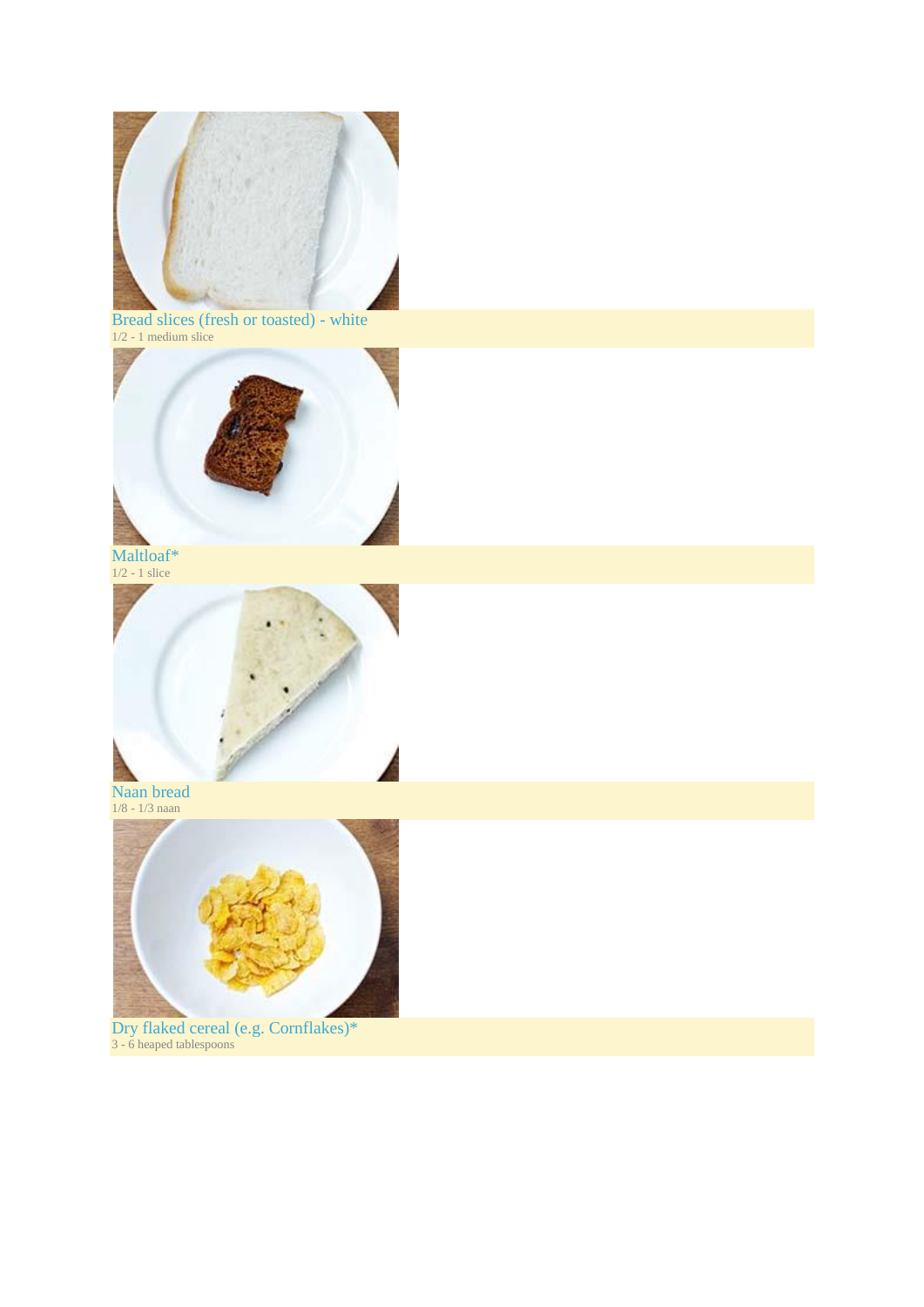

Pasta (cooked) 2 - 5 tablespoons



Boiled potatoes 1/2 - 1 ½ egg-sized potatoes



Chips 4 - 8 thick cut chips



Mashed potato 1 - 4 tablespoons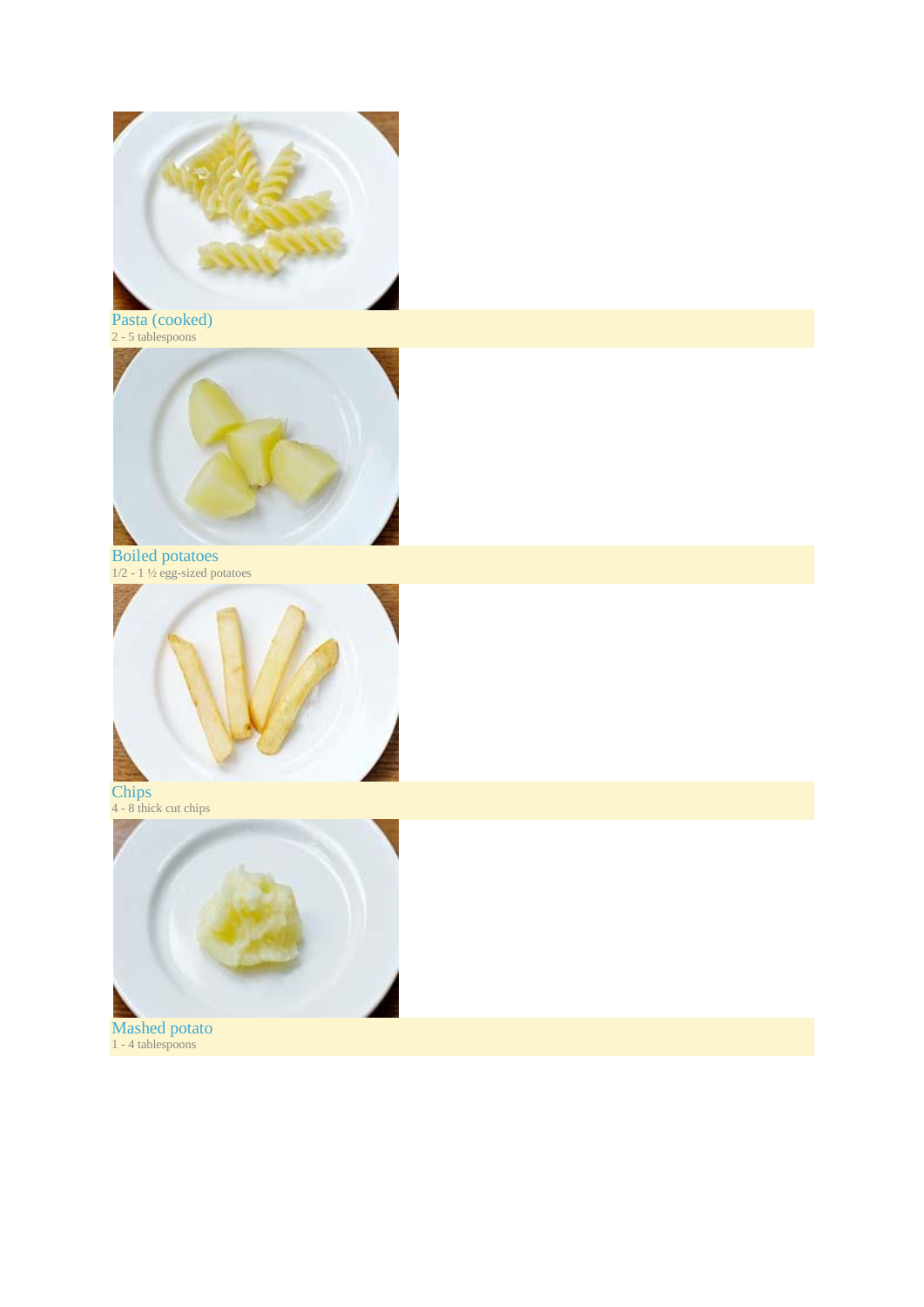

Potato wedges 2 - 4 medium wedges



Rice - boiled or fried 2 - 5 tablespoons

1-4 year olds eating within these ranges will meet their energy and nutrient needs - except vitamin D, for which all children need a supplement.

Diameters of plates and bowls photographed: White plate: 9" / 23cm (approx) White bowl:  $6\frac{1}{2}$  / 16.5cm (approx) Glass bowl:  $4\frac{3}{4}$ " / 12cm (approx)

Standard measuring spoons were used: 1 tablespoon is 15ml and 1 teaspoon is 5ml.

## **Food Group 2: Fruit and Vegetables**

Offer at least 1 - 2 servings at each meal and also offer them with some snacks These are low energy, high nutrient foods - allow toddlers to eat larger portions if they wish to. Foods marked with an asterisk \* should be limited to mealtimes and no more than one snack per day because of their sugar content.



 $1/4 - 1/2$  medium apple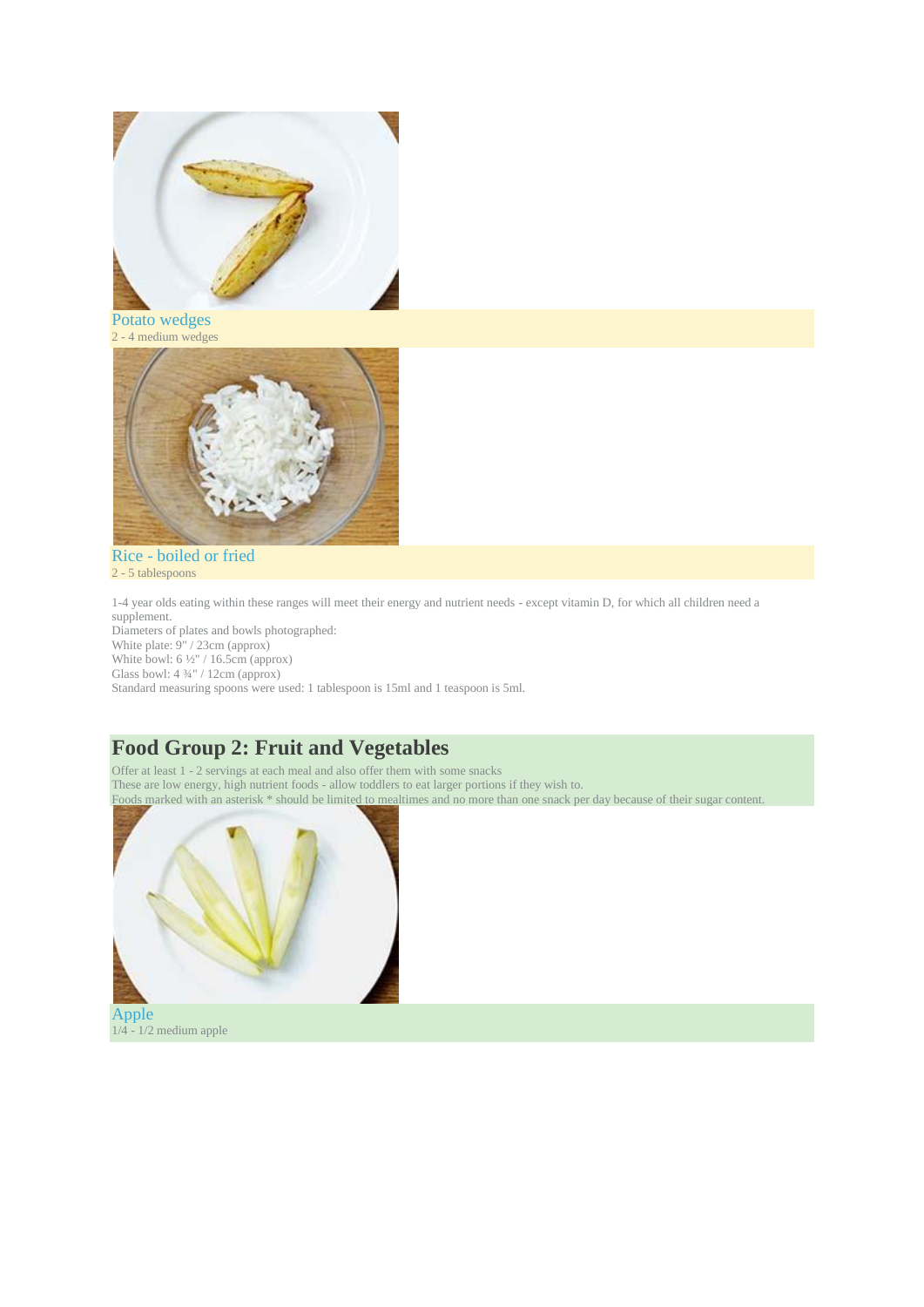

#### Banana  $1/4$  -  $1$  medium banana



Clementine / tangerine / mandarin 1/2 - 1 fruit



#### Dried apricots / prunes 1 - 4 whole fruits



1/4 - 3/4 whole fruit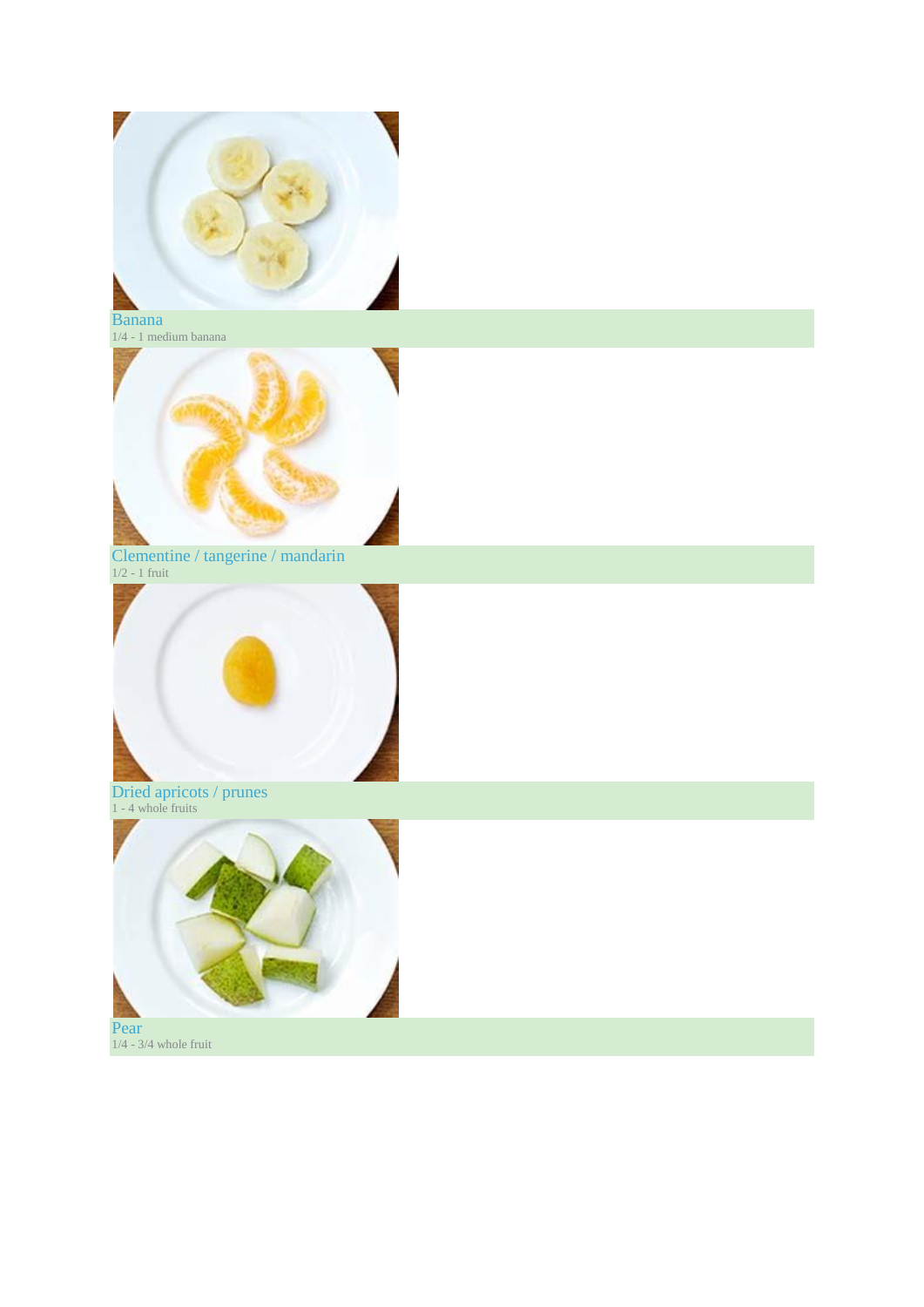

Pineapple 1/4 - 1 medium slice



Kiwifruit / plum / apricot 1/2 - 1 fruit



Raisins/sultanas\* 1/2 -2 tablespoons



Broccoli / cauliflower 1 - 4 small florets or 1/2 - 2 tablespoons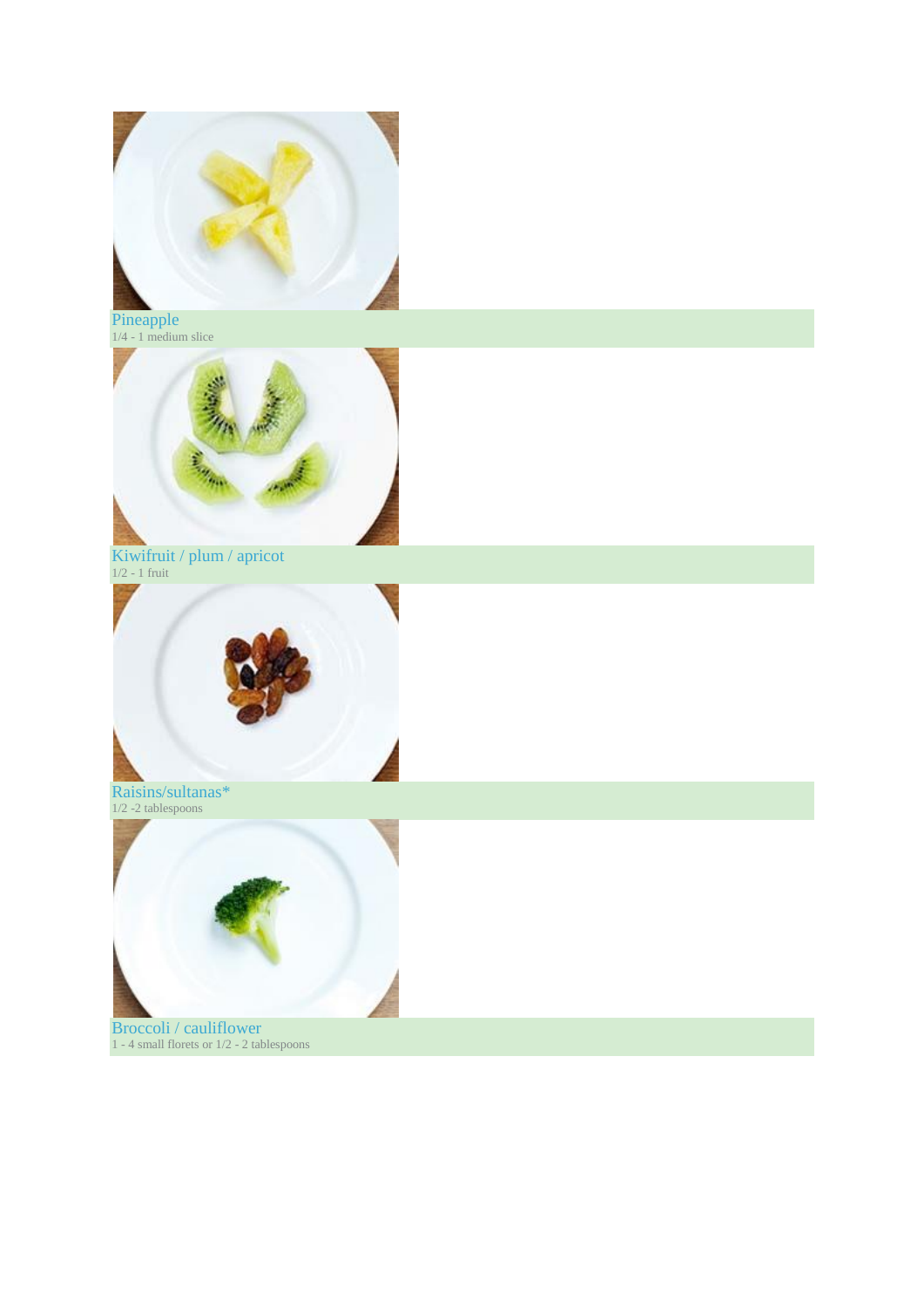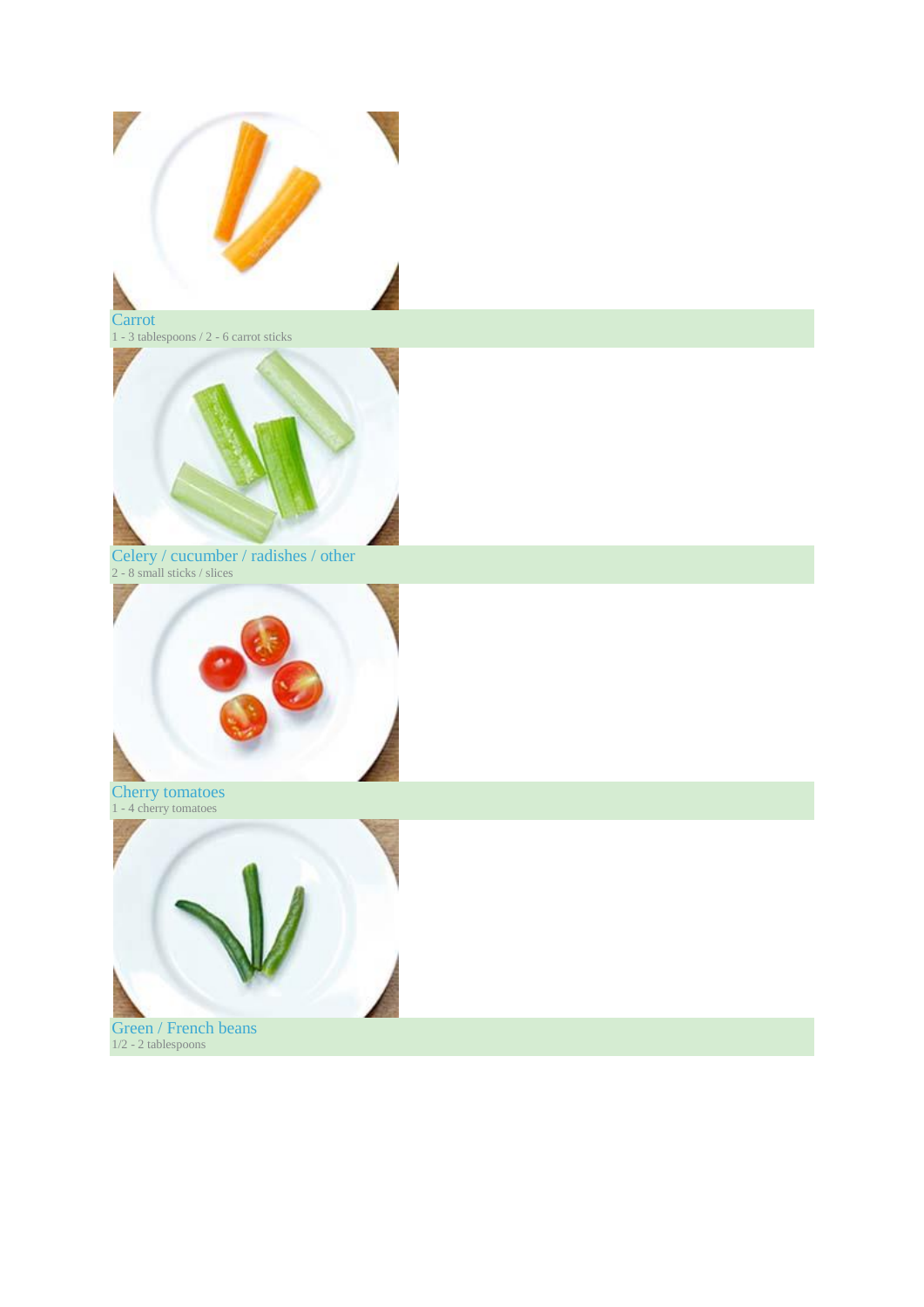

Mange touts 2 - 8 mange touts



Peas 1/2 - 2 tablespoons



Spring greens / spinach (cooked) 1/2 - 2 tablespoons



Sweet corn 1/2 - 2 tablespoons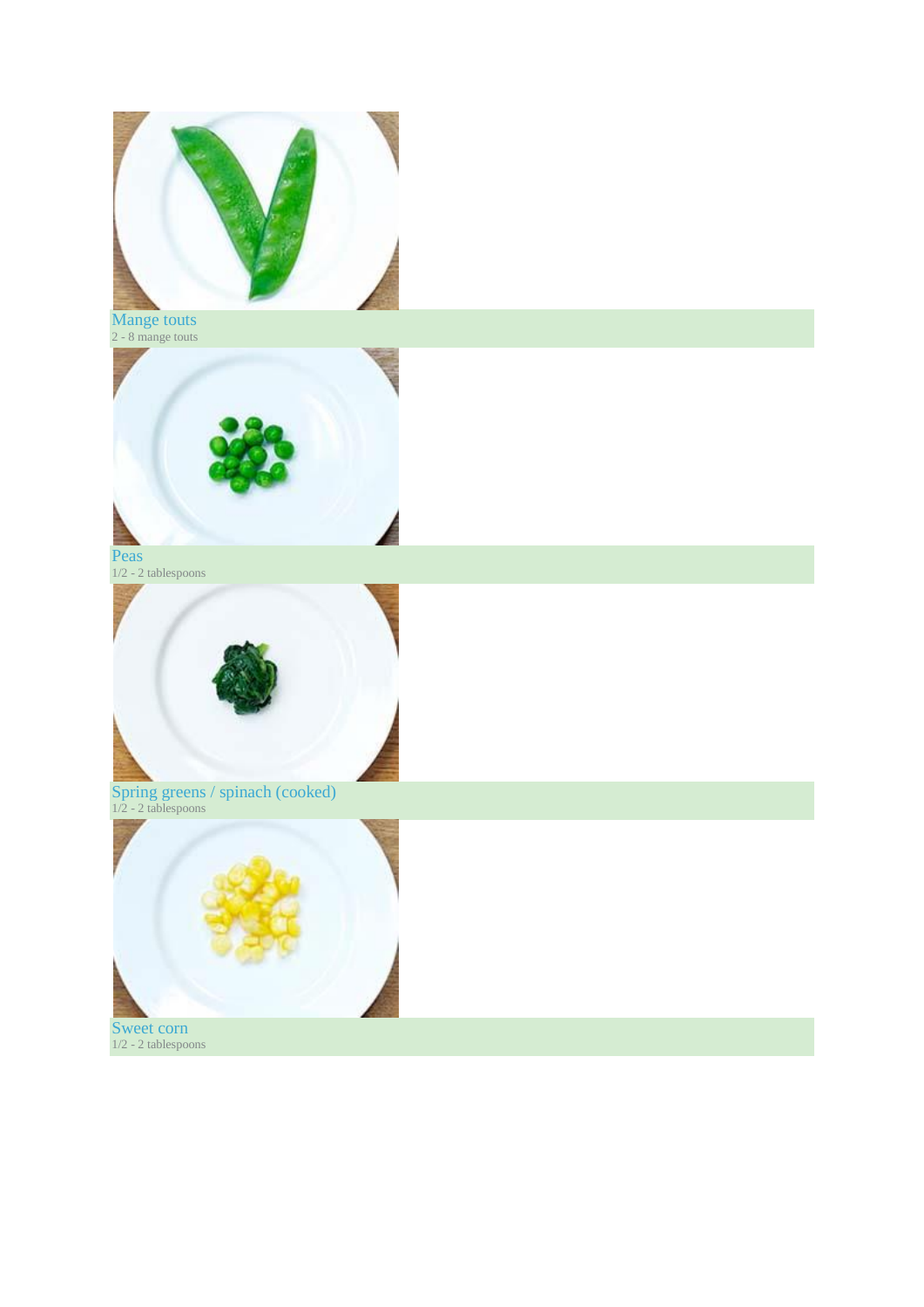

Grapes and berries 3 - 10 small grapes / berries



**Cherries** 3 - 10 Cherries



Strawberries 3-10 small strawberries



1/2 - 1 fruit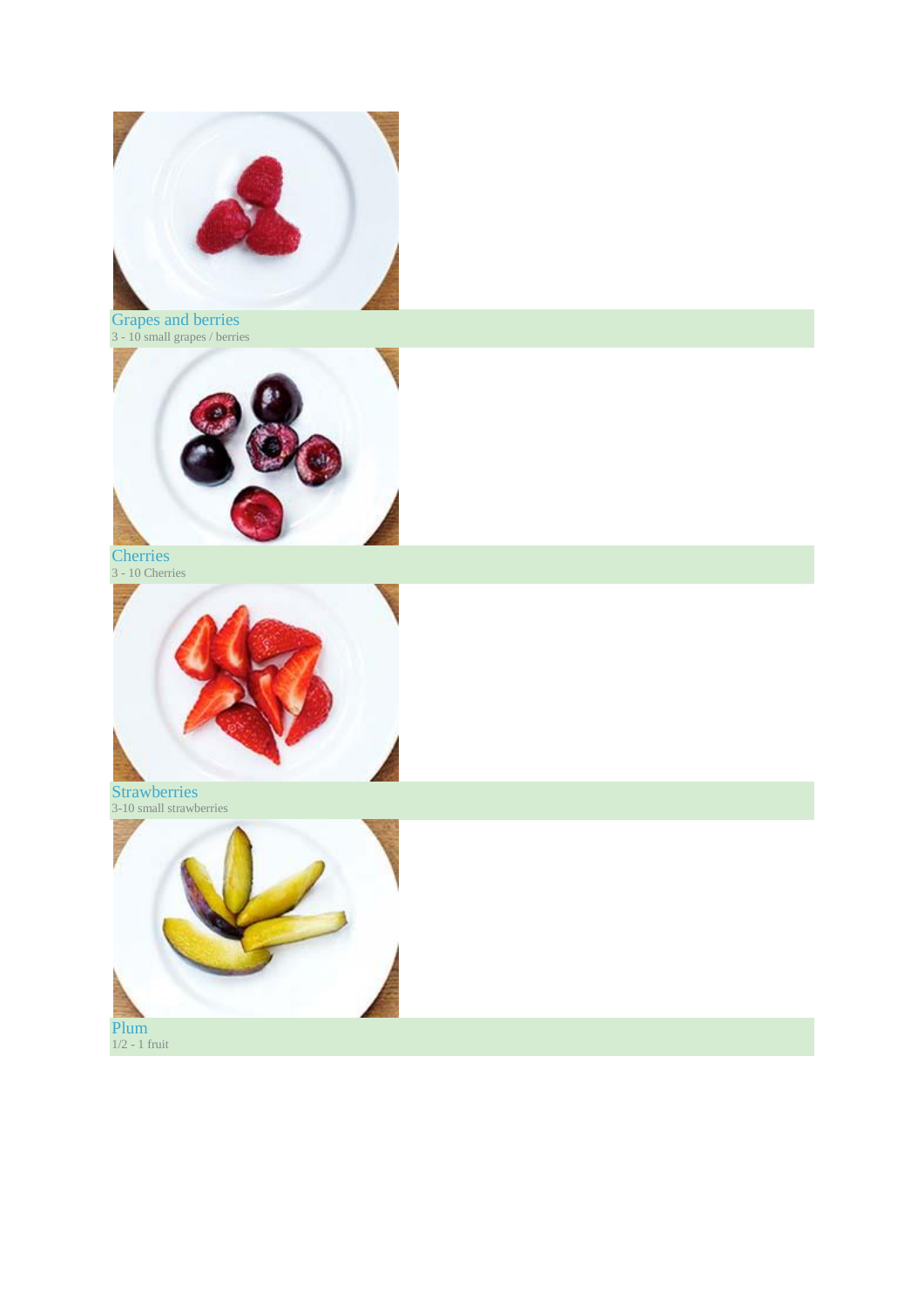

1/4 - 1 small tomato

1-4 year olds eating within these ranges will meet their energy and nutrient needs - except vitamin D, for which all children need a supplement.

Diameters of plates and bowls photographed: White plate: 9" / 23cm (approx) White bowl: 6 ½" / 16.5cm (approx) Glass bowl: 4 ¾" / 12cm (approx)

Standard measuring spoons were used: 1 tablespoon is 15ml and 1 teaspoon is 5ml.

### **Food Group 3: Milk, cheese and yogurt**

Offer a serving from within these portion size ranges about 3 times each day. An excess of these foods can reduce the appetite for ironcontaining foods from the other food groups so limit serving sizes to those indicated. Milk should be given in a cup, mug or glass - not a bottle. Semi skimmed milk can be used from two years of age and skimmed milk from five years of age for children who eat a wide variety of foods, but changing is not necessary.



Cow's milk as a drink 1 cup of milk (100 - 120 ml / 3 - 4oz)



Yogurt 1 average pot (125ml)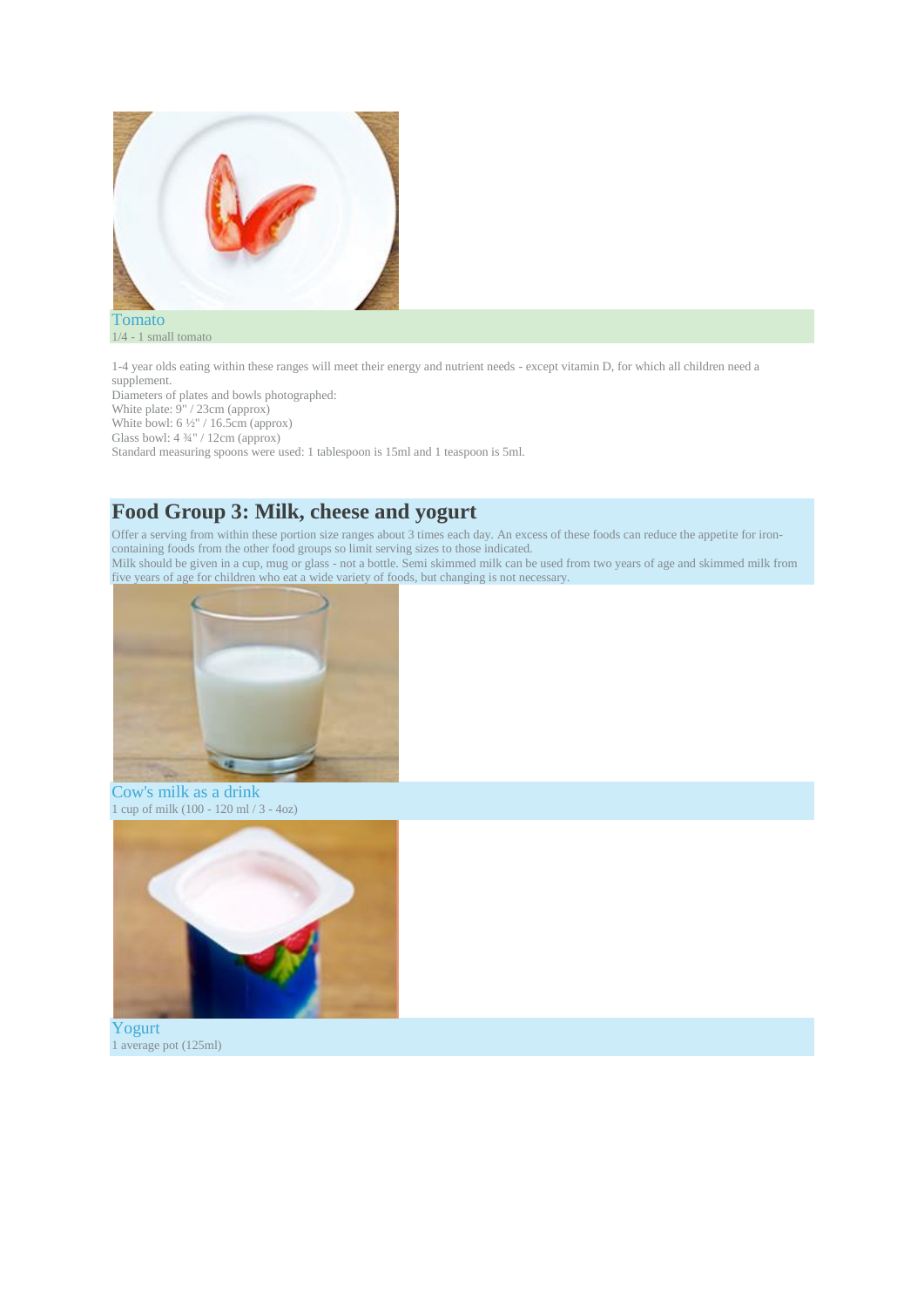

Processed cheese 15 - 21g (1 slice / 1 triangle or string / 1 Mini Babybel ™)



**Custard** 5-7 tablespoons custard



Rice Pudding 2-5 tablespoons rice pudding

1-4 year olds eating within these ranges will meet their energy and nutrient needs - except vitamin D, for which all children need a supplement. Diameters of plates and bowls photographed: White plate: 9" / 23cm (approx) White bowl: 6 ½" / 16.5cm (approx)

Glass bowl: 4 ¾" / 12cm (approx)

Standard measuring spoons were used: 1 tablespoon is 15ml and 1 teaspoon is 5ml.

### **Food Group 4: Meat, Fish, Eggs, Nuts and Pulses**

Offer a serving from within these portion size ranges 2 - 3 times per day - twice for toddlers eating meat and fish and 3 times a day for vegetarians.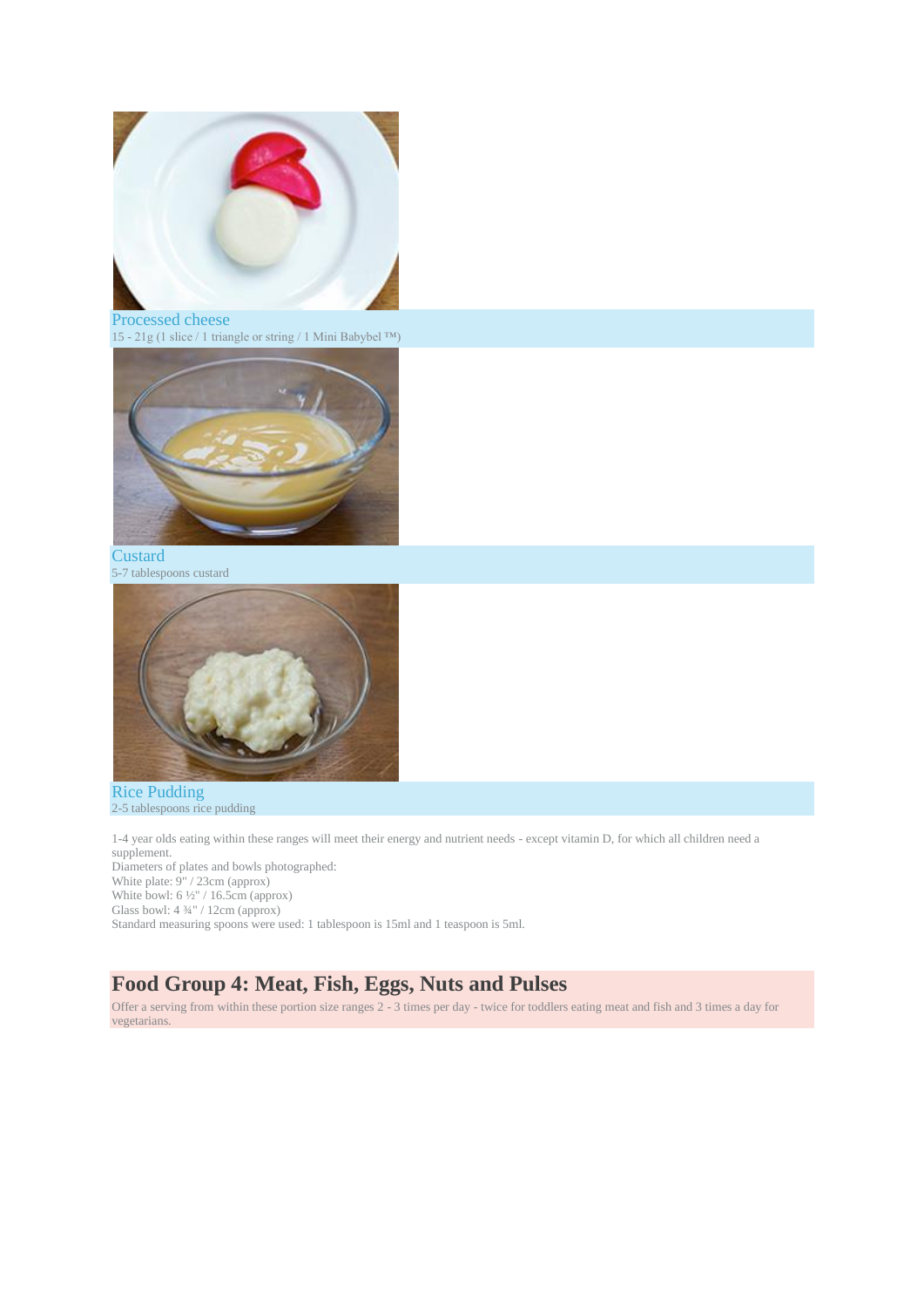

Ham 1/2 - 1 ½ small slices 1 ½ - 4 wafer thin slices



Minced meat 2 - 5 tablespoons



Sausages 1/4 - 1 medium sausage



Tinned fish in Sandwich / Salad 1/2 - 1 ½ tablespoons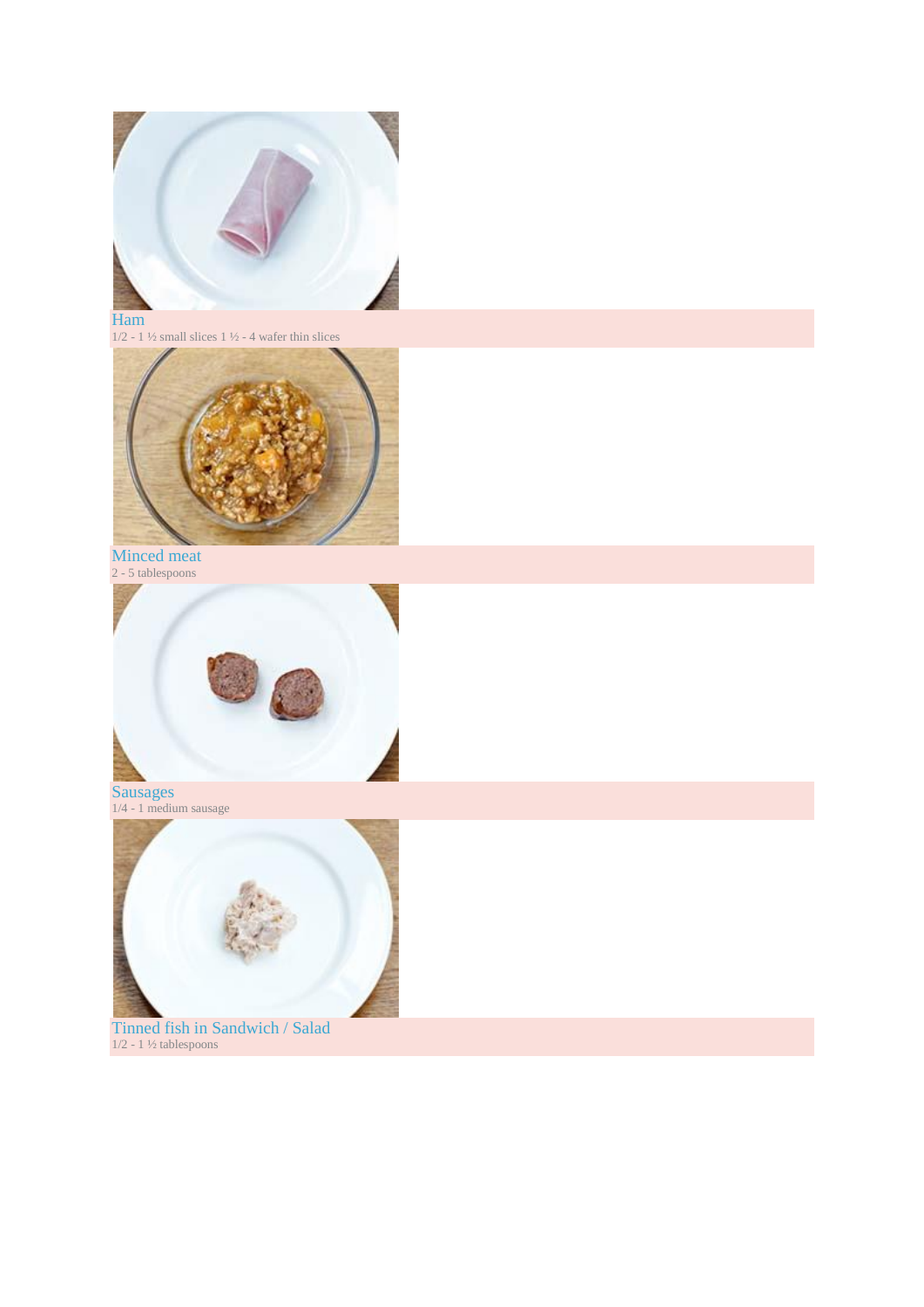

Poached / boiled / fried 1/2 - 1 egg



Bhajis or pakora made with chickpea flour 1/2 - 1 ½ bhaji or pakoras



1 - 3 mini falafels (25g each)



Homemade soups with meat / fish / pulses 1 small bowl (90 - 125ml)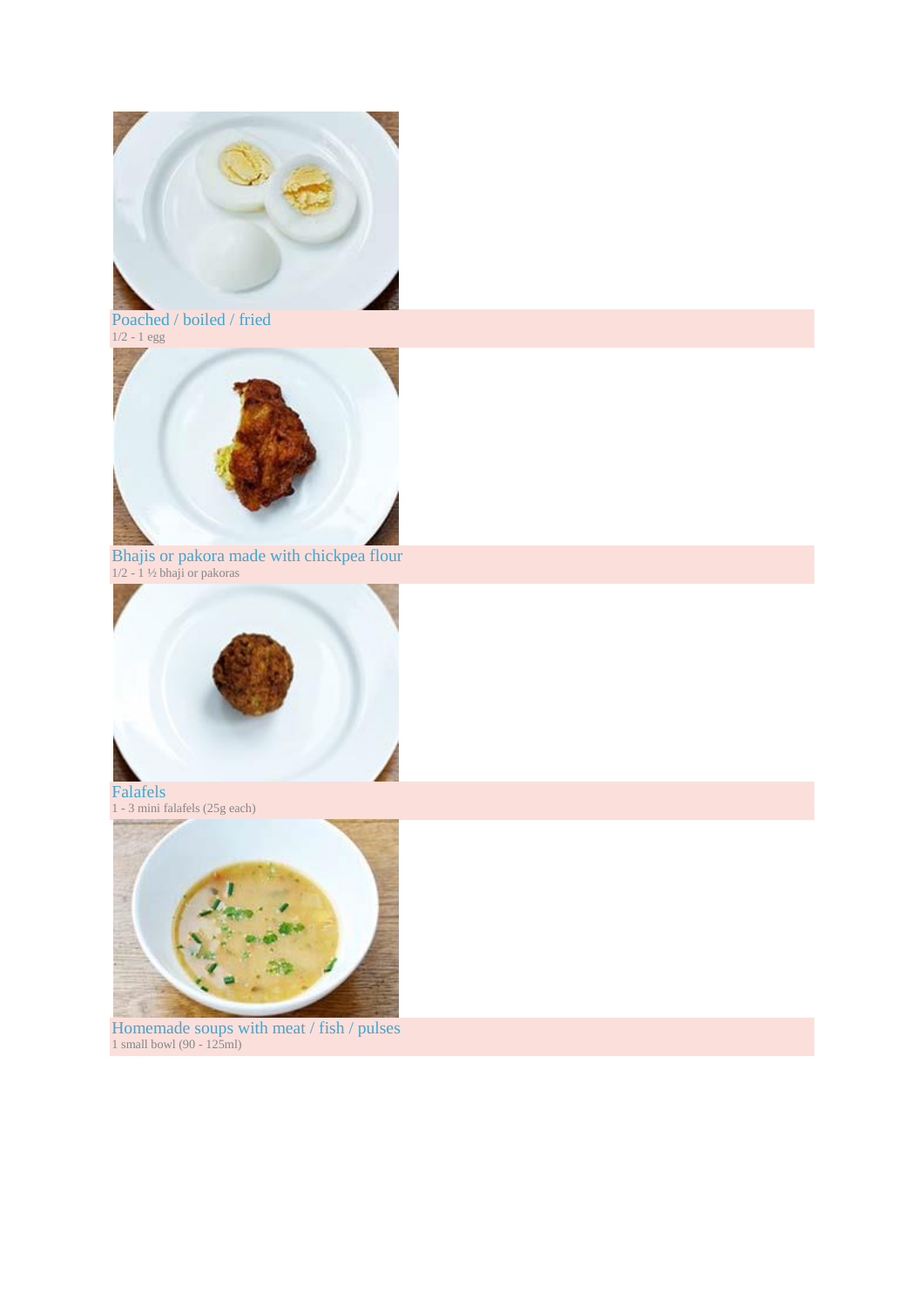

White / oily fresh fish 1/4 - 1 small fillet or 1 - 3 tablespoons

1-4 year olds eating within these ranges will meet their energy and nutrient needs - except vitamin D, for which all children need a supplement. Diameters of plates and bowls photographed:

White plate: 9" / 23cm (approx)

White bowl: 6 ½" / 16.5cm (approx) Glass bowl: 4 ¾" / 12cm (approx)

Standard measuring spoons were used: 1 tablespoon is 15ml and 1 teaspoon is 5ml.

# **Food Group 5: Foods high in Fat and Sugar**

Toddlers under two years of age have lower energy requirements and should not be offered sweet puddings, cakes, biscuits, confectionery, chocolate or savoury snacks such as crisps. Biscuits, Cakes and Puddings

Include once a day

Confectionery, sweet drinks and savoury snacks Limit these foods to occasional mealtimes – no more than one item once a week.

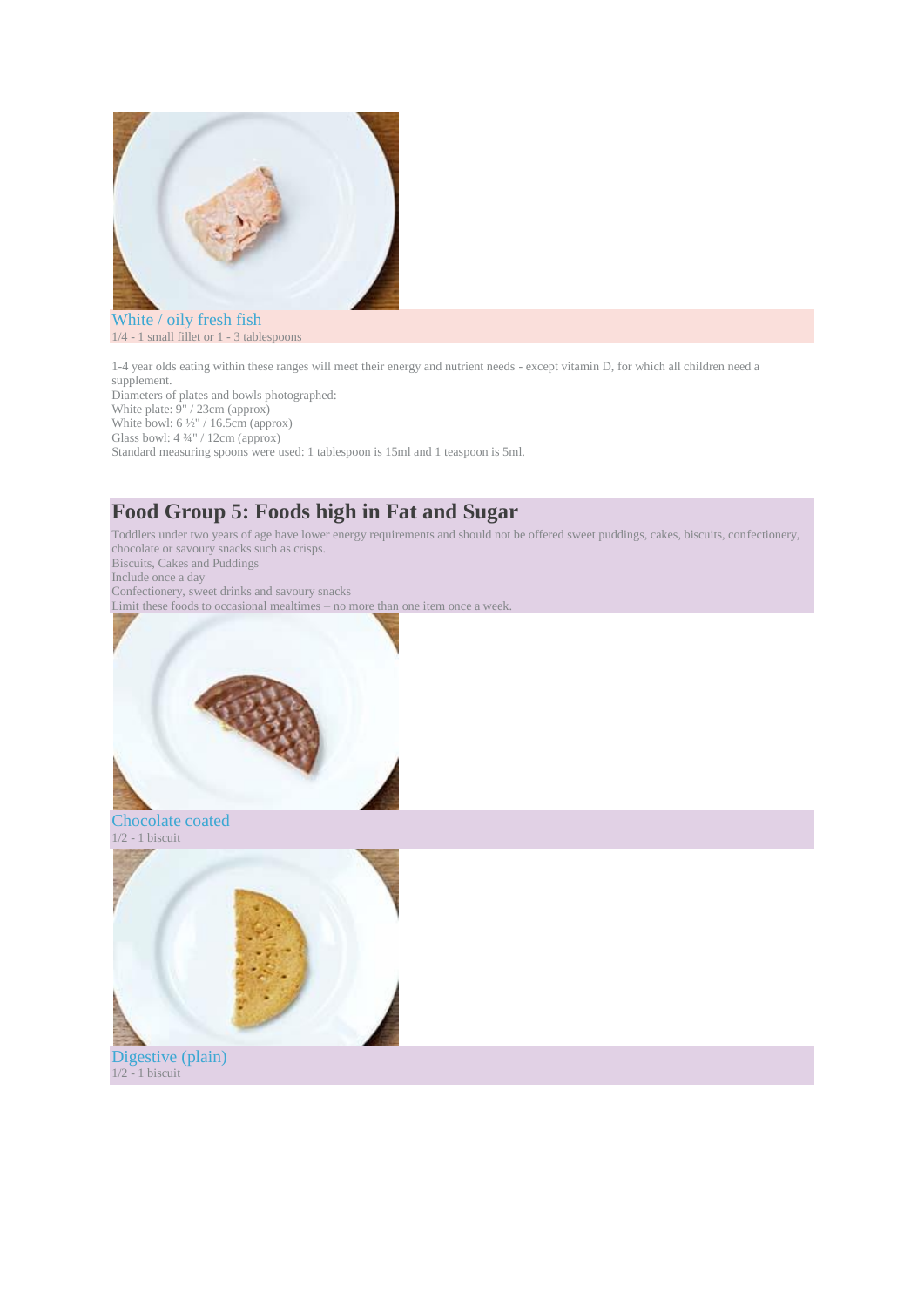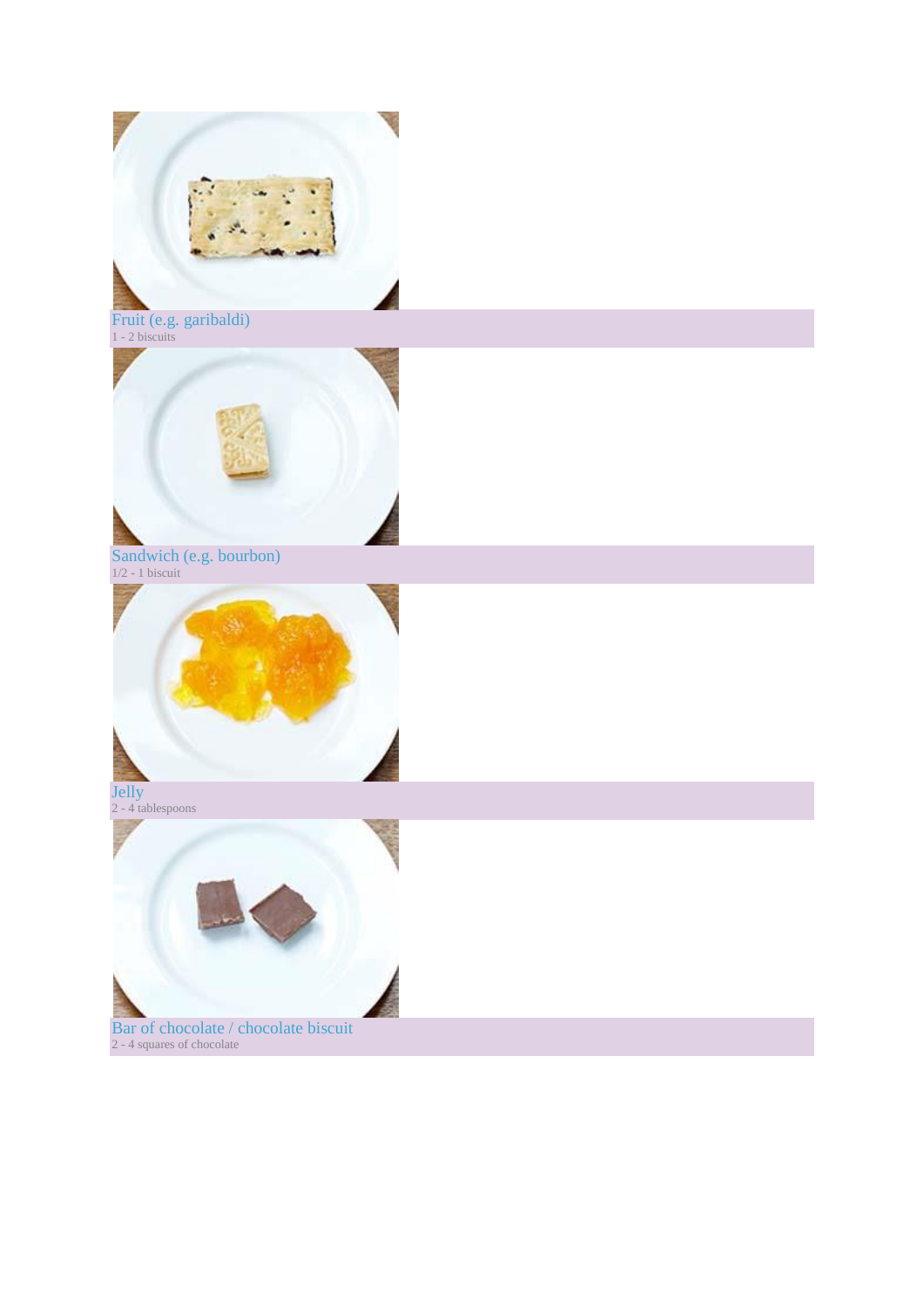

Chocolate buttons 6 - 8 small buttons



Popcorn - sweet  $1/2 - 1$  small cup



Soft Sweets (e.g. jelly tots / jelly beans) 2 - 4 sweets



Crisps (e.g. Wotsits ™ / Hula hoops ™) 4 - 6 crisps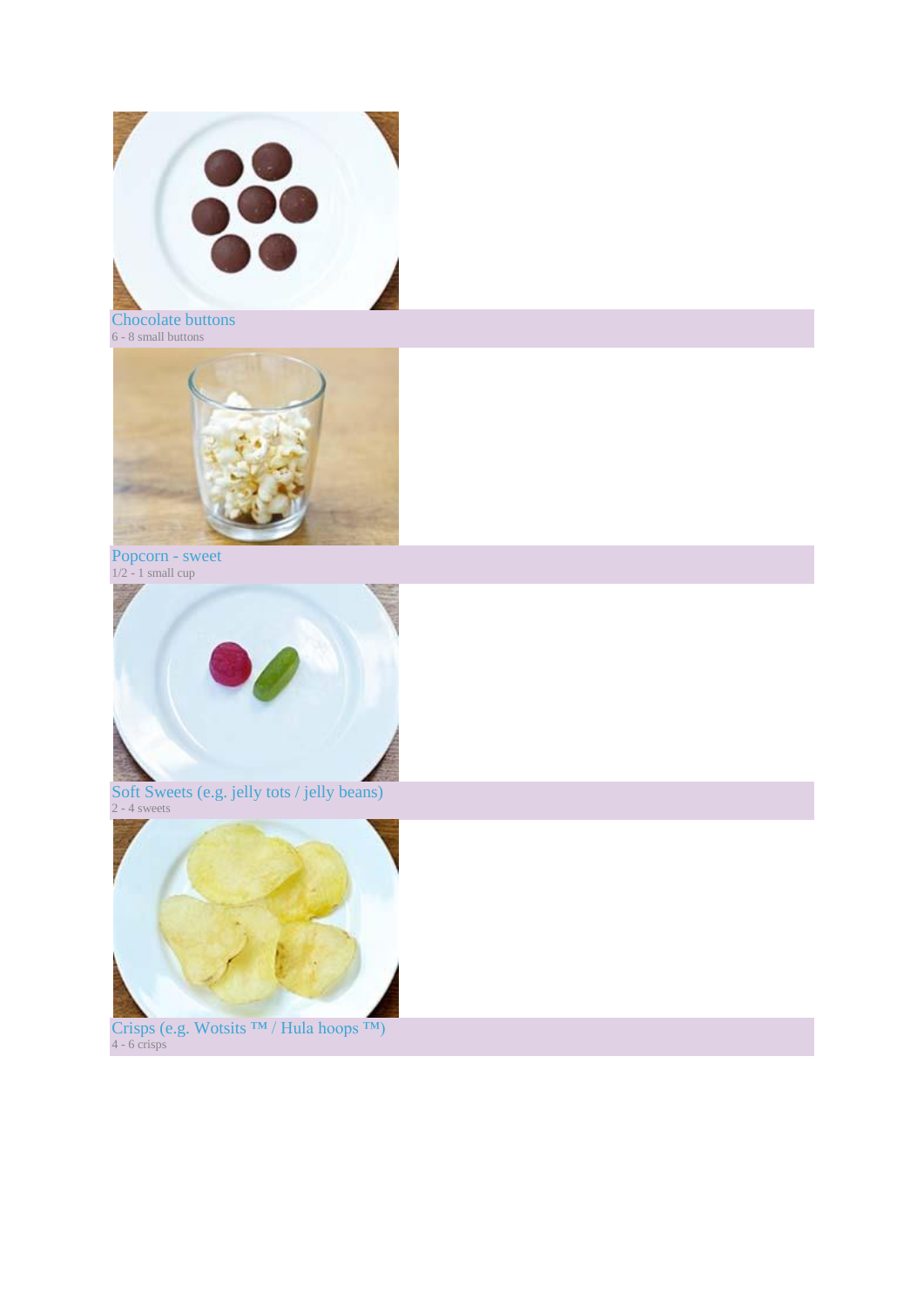

Popcorn - unsweetened  $1/2 - 1$  small cup



Squash / diluted fruit juice 100-120ml / 3-4oz squash/diluted fruit juice

1-4 year olds eating within these ranges will meet their energy and nutrient needs - except vitamin D, for which all children need a supplement.

Diameters of plates and bowls photographed: White plate: 9" / 23cm (approx) White bowl: 6 ½" / 16.5cm (approx) Glass bowl: 4 ¾" / 12cm (approx) Standard measuring spoons were used: 1 tablespoon is 15ml and 1 teaspoon is 5ml.

### **Portions with foods from more than one food group**

The food groups included in each portion are shown below the portion size range.



Fish and potato pie 2 - 6 tablespoons Food Groups 1 and 4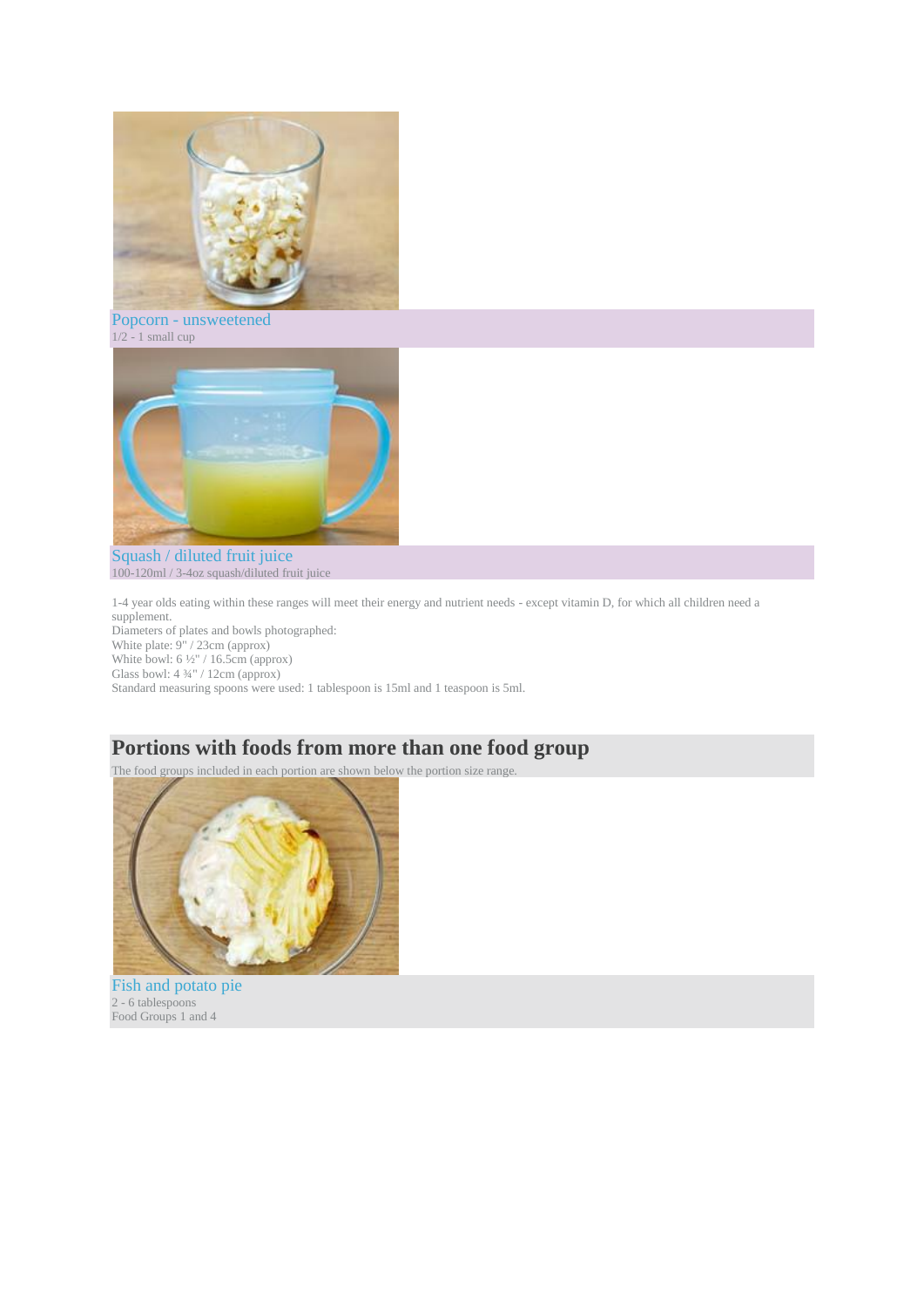

Macaroni cheese 2 - 5 tablespoons Food Groups 1 and 3



Pizza (meat / cheese) 1 - 2 small slices (70g) pizza Food Groups 1, 3 and 4



Pizza (veg) 1 - 2 small slices (70g) pizza Food Groups 1 and 3



Shepherds / Cottage pie 2 - 5 tablespoons Food Groups 1 and 4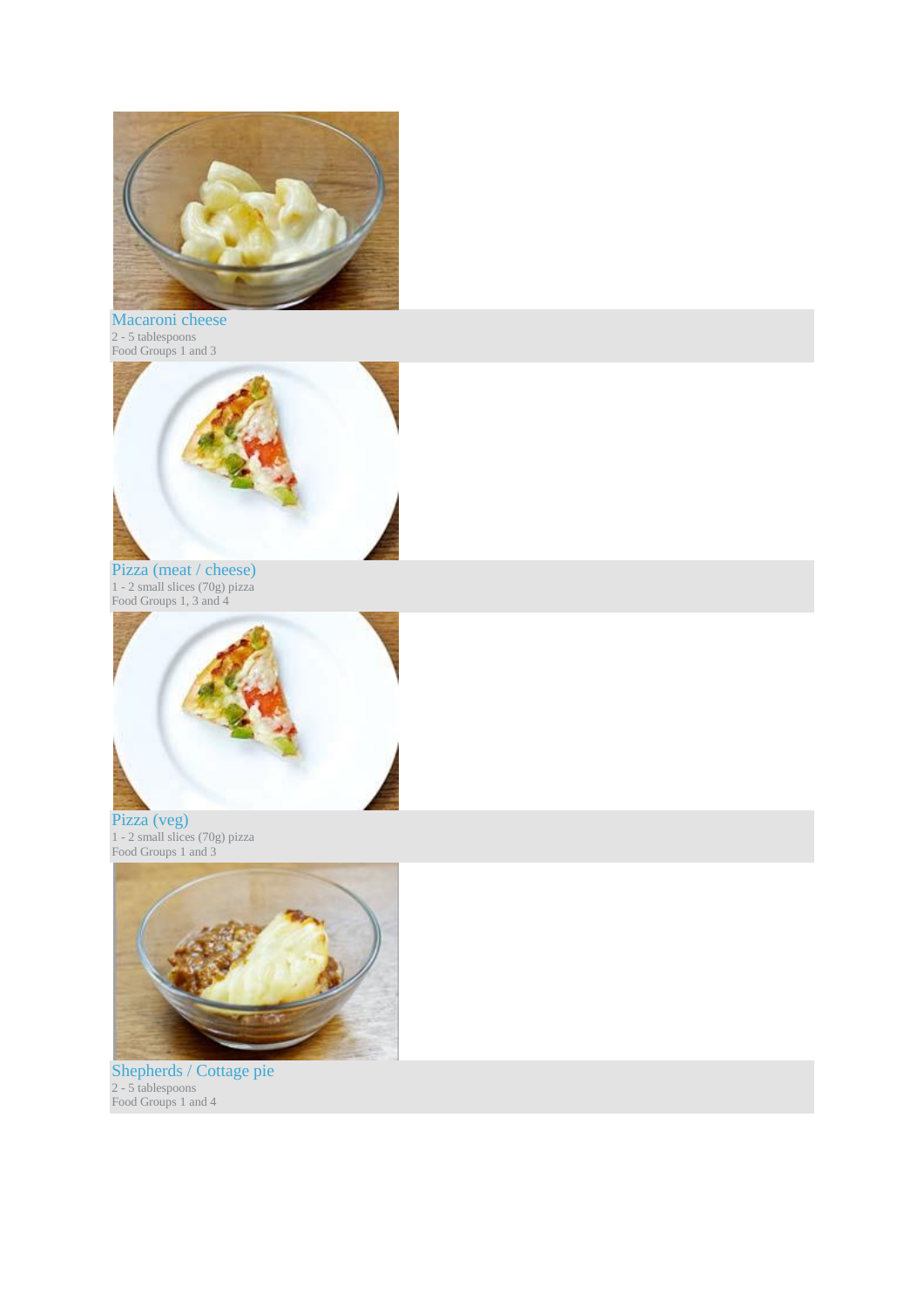

Quiche  $1/2 - 1$   $\frac{1}{2}$  small slices (30 - 90g) Food Groups 1, 3, 4 and 5



Samosas (meat) 1/2 - 1 samosa or 1 - 2 small samosas Food Groups 1, 4 and 5



Samosas (vegetable) 1/2 - 1 samosa or 1 - 2 small samosas Food Groups 1, 2 and 5



Soup meat / fish / veg 1 small bowl (90 - 125ml) Food Groups 2 and 4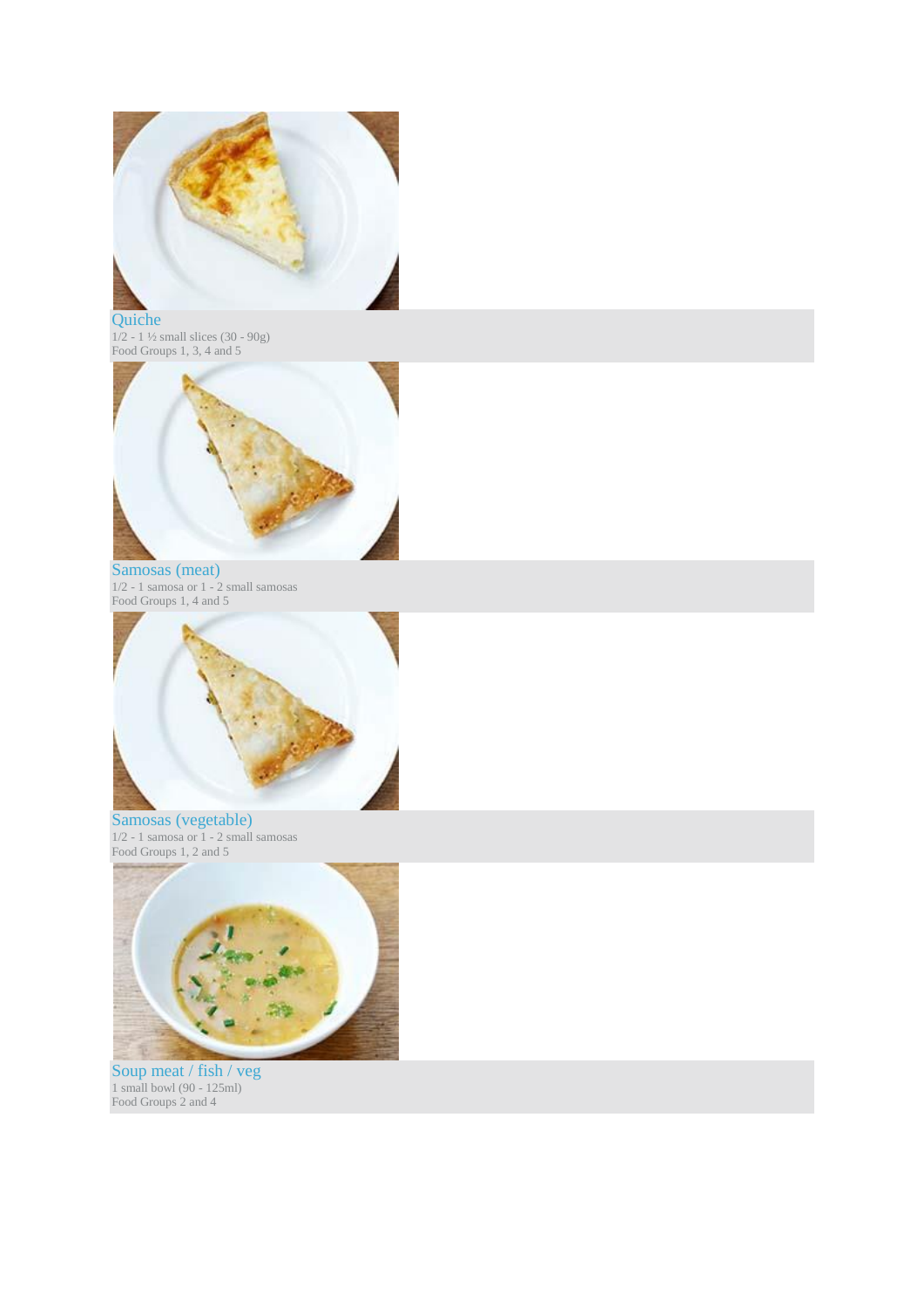

Pizza (veg) 1 - 2 small slices (70g) pizza Food Groups 1 and 3



### Scrambled egg meal

 $\frac{1}{2}$ -1 slice wholemeal toast with 2-4 tablespoons scrambled egg, 1 - 4 cherry tomatoes



Chicken nugget meal 2-4 small chicken nuggets, 4-8 thick cut chips, 1/2 - 2 tablespoons green beans



Apple sponge cake 2-4 tablespoons apple sponge cake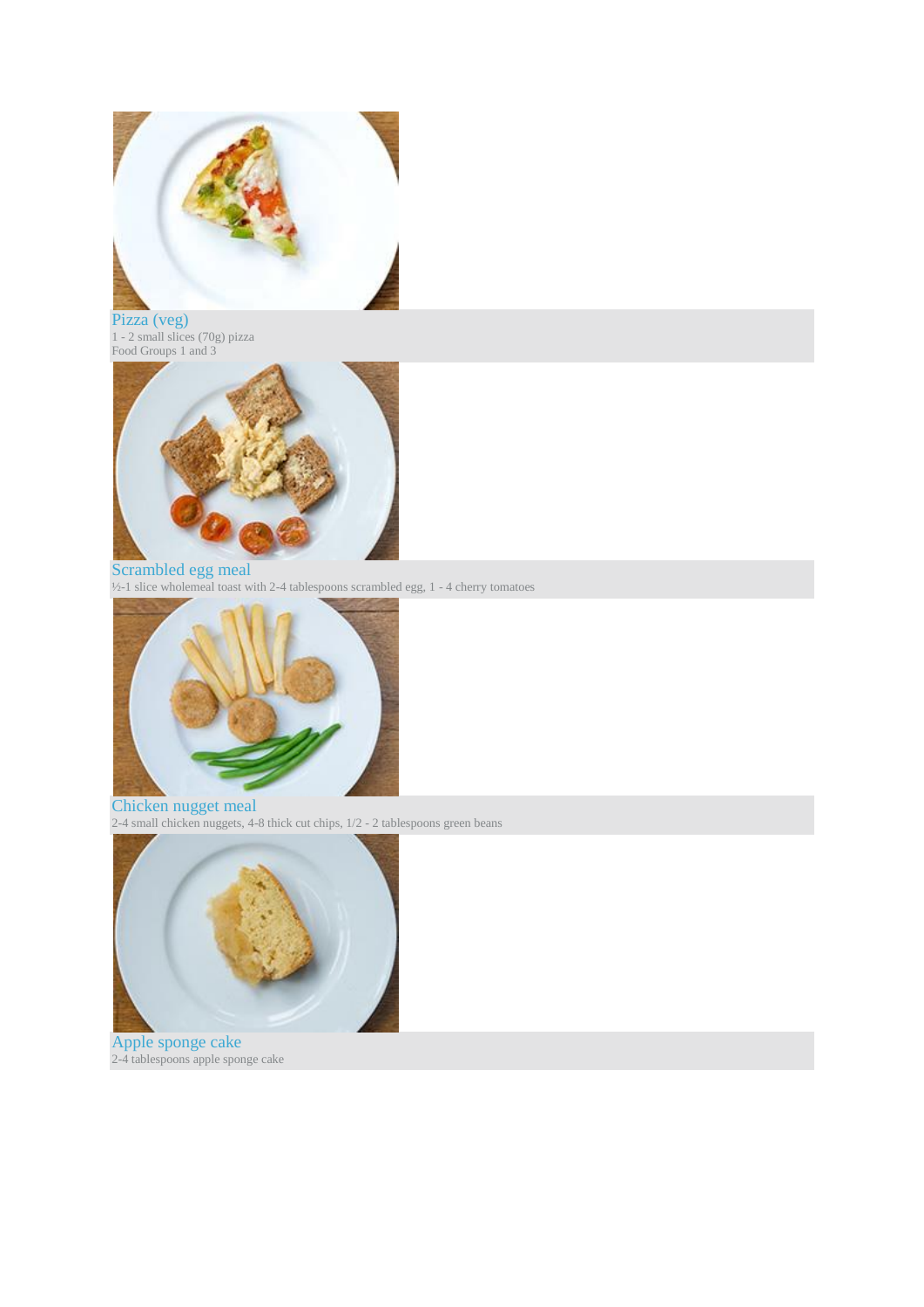

#### Pasta bolognaise

3-5 tablespoons pasta with bolognaise,  $\frac{1}{2}$  2 tablespoons green beans



Pancake and berries ½ - 1 small pancake, 3 - 10 small berries



Weetabix  $\frac{1}{2}$  -  $\frac{1}{2}$  Weetabix,  $\frac{1}{4}$  - 1 banana



Porridge and berries 5 - 8 tablespoons porridge, 3 - 10 small berries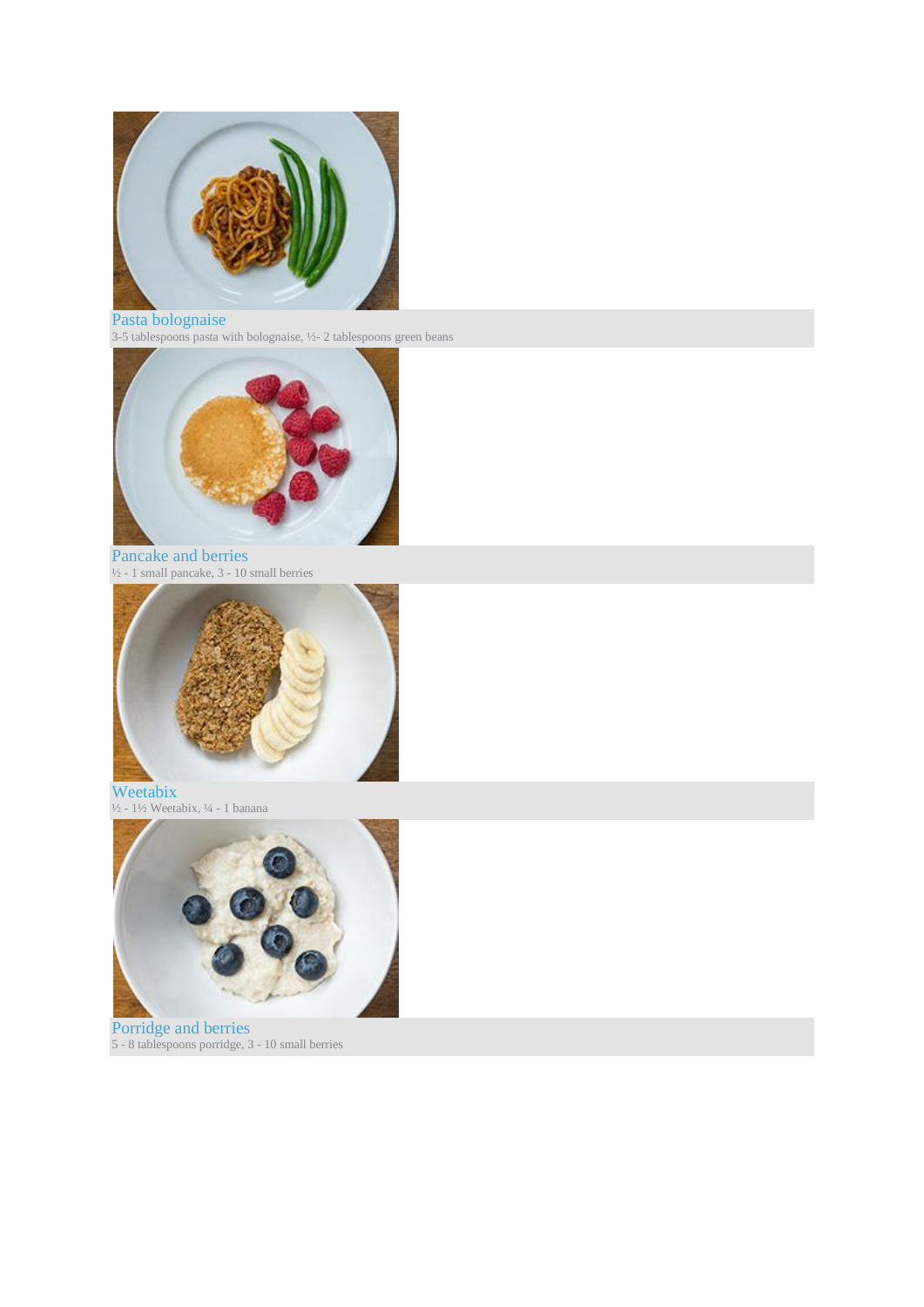

### Cheese Sandwich

Cheese sandwich  $(\frac{1}{2} - 1)$  slice wholemeal bread), 1 - 4 cherry tomatoes



Baked beans on toast 2-4 tablespoons baked beans, ½ - 1 slice wholemeal toast, 2-8 small sticks cucumber slices



#### Fish finger meal 1-2 fish fingers, 1-4 tablespoons mash, ½ - 2 tablespoons of peas



Chicken and veg 1-2 small slices chicken, ½-1½ egg–sized potatoes and 1-4 small florets of broccoli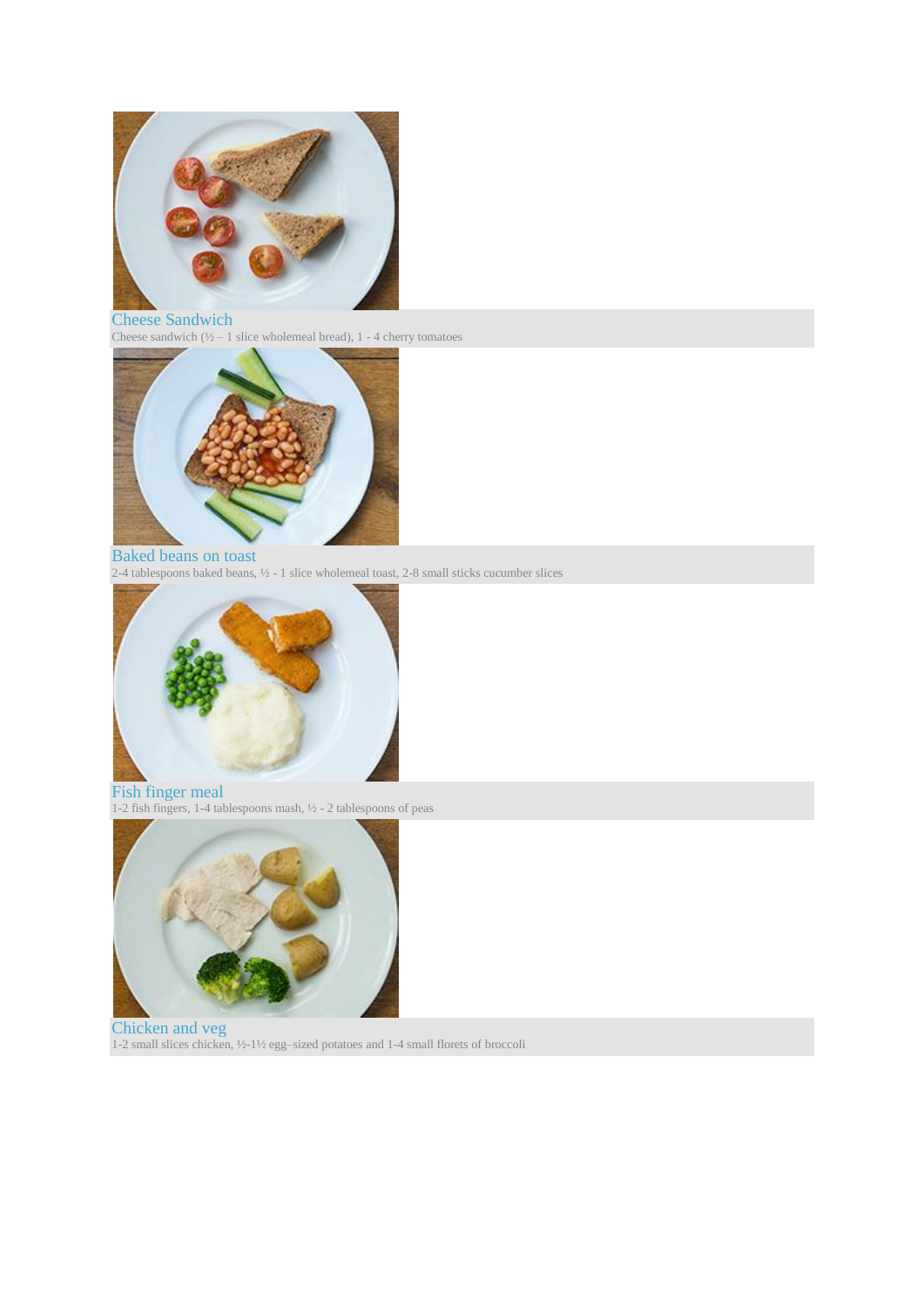

### Pizza and carrots

1-2 small slices Margherita pizza, 2-6 carrot sticks



Fruit crumble 2-4 tablespoons fruit crumble



Oatcakes and cheese 1-2 oatcakes and 15-21g cheese cubes



Ice cream dessert 3 - 10 small berries, 2 - 3 heaped tablespoons ice cream